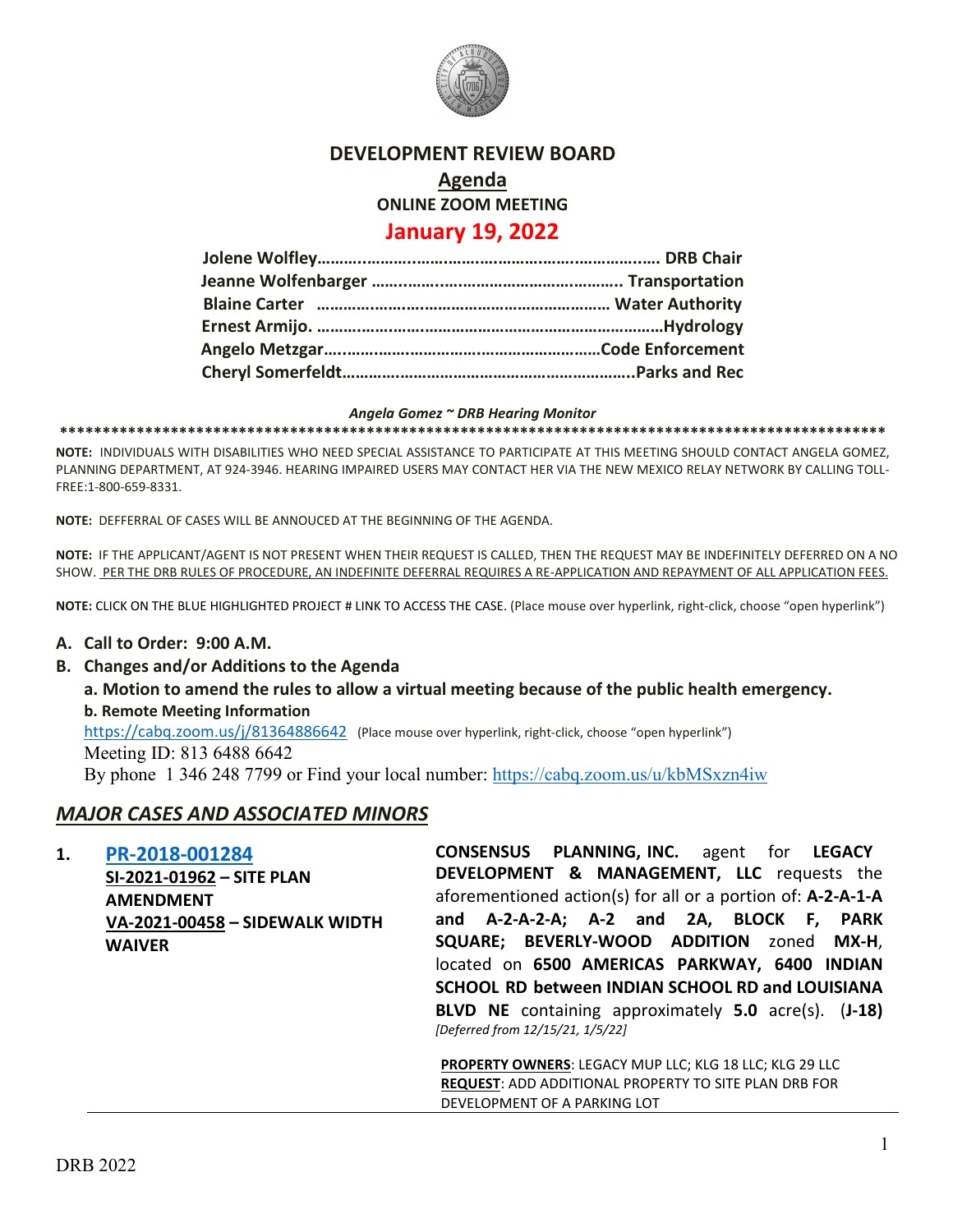| 2. | PR-2018-001284<br>SD-2022-00004 - PRELIMINARY/FINAL<br><b>PLAT</b><br>SD-2022-00007 - VACATION OF PRIVATE<br><b>EASEMENT</b> | CSI - CARTESIAN SURVEYS, INC. agent for LEGACY<br><b>HOSPITALITY</b> requests the aforementioned action(s) for all<br>or a portion of: TRACT 2-A and A-2; TRACT A-2-A-2-A,<br>BEVERLY-WOOD ADDITION; PARK SQUARE zoned MX-H,<br>located at 6500 AMERICAS PARKWAY NE between INDIAN<br>SCHOOL RD and I-40 containing approximately 3.3866<br>$\arccos(5)$ . $(J-18)$ |
|----|------------------------------------------------------------------------------------------------------------------------------|---------------------------------------------------------------------------------------------------------------------------------------------------------------------------------------------------------------------------------------------------------------------------------------------------------------------------------------------------------------------|
|    |                                                                                                                              | <b>PROPERTY OWNERS: LEGACY HOSPITALITY</b><br>REQUEST: CREATE ONE NEW TRACT FROM THREE EXISTING TRACTS,<br>VACATE EASEMENTS AND GRANT EASEMENTS AS SHOWN ON PLAT                                                                                                                                                                                                    |
|    | <b>MAJOR CASES</b>                                                                                                           |                                                                                                                                                                                                                                                                                                                                                                     |

| 3. | PR-2021-006238<br>SI-2021-01916 - SITE PLAN<br>SD-2022-00001 - PRELIMINARY/FINAL<br><b>PLAT</b>       | <b>CONSENSUS PLANNING.</b> agent for TITAN DEVELOPMENT<br>requests the aforementioned action(s) for all or a portion<br>of: LOTS 15-18, BLOCK 20 UNITS A and B, NORTH<br>ALBUQUERQUE ACRES zoned MX-L, located at ALAMEDA<br>BLVD between SAN PEDRO AND LOUSIANA BLVD NE and<br><b>JEFFERSON ST NE</b> containing approximately 2.77 acre(s).<br>$(C-18)$ [Deferred from 12/8/21, 1/12/22] |
|----|-------------------------------------------------------------------------------------------------------|--------------------------------------------------------------------------------------------------------------------------------------------------------------------------------------------------------------------------------------------------------------------------------------------------------------------------------------------------------------------------------------------|
|    |                                                                                                       | <b>PROPERTY OWNERS: SIEGELE, FREDRICK J SUCESSOR SIEGELE IRRVT</b><br><b>REQUEST: SITE PLAN FOR 105 UNIT APARTMENT COMPLEX</b>                                                                                                                                                                                                                                                             |
| 4. | PR-2018-001579 IDO 2019<br>SI-2021-00304 - SITE PLAN<br>SI-2021-00305 - SITE PLAN<br><b>AMENDMENT</b> | <b>MODULUS</b><br><b>ARCHITECTS</b><br>INC.<br>C/O<br><b>ANGELA</b><br><b>WILLIAMSON</b> agent for <b>WINROCK PARTNERS LLC</b> requests<br>the aforementioned action(s) for all or a portion of:<br>PARCEL Z FINAL PLAT PARCEL Z AND TRACTS A, D, E,                                                                                                                                       |

**PARCEL Z FINAL PLAT PARCEL Z AND TRACTS A, D, E, F-1, G & H,** zoned MX-H, located at **2100 LOUISIANA BLVD NW between INDIAN SCHOOL and I-40** containing approximately **28.8654** acre(s). **(J-19)** *[Deferred from 3/31/21, 4/28/21, 5/26/21, 6/23/21, 6/30/21, 7/14/21, 7/21/21, 7/28/21, 8/11/21, 8/25/21, 9/22/21, 11/10/21, 12/15/21, 1/5/22]*

**PROPERTY OWNERS**: WINROCK PARTNERS LLC **REQUEST**: SITE PLAN FOR NEW PARK CONCEPT TO INCLUDE WATER FEATURES, 2 INTERNAL PAD SITES FOR FUTURE USERS, 2 BUILDINGS ALONG DILLARDS. PARK INCLUDES KIDS PLAYING AREA, PATHS AND BRIDGES.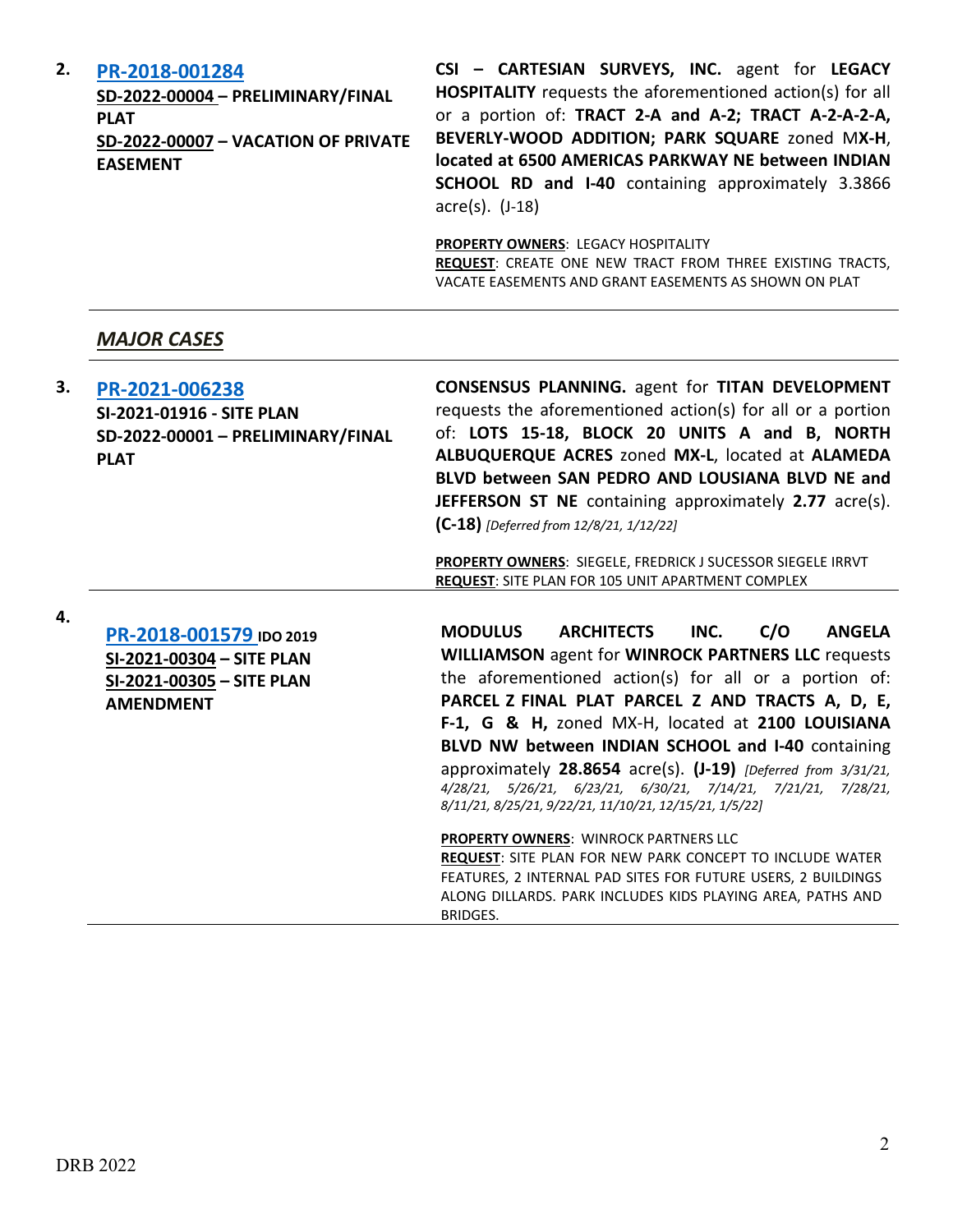| 5. | PR-2021-006336<br>SI-2021-02091 - SITE PLAN                                 | TIERRA WEST, LLC - VINCE CARRICA agent for DENNIS<br><b>ROMERO</b> requests the aforementioned action(s) for all or<br>a portion of: LOT 1, BLOCK 3 TOWN OF ATRISCO<br>GRANT zoned NR-BP, located on 10320 CENTRAL AVE SW<br>between CENTRAL AVE and SUNSET GARDENS containing<br>approximately 4.0 acre(s). (L-08) [Deferred from 1/5/22]<br><b>PROPERTY OWNERS: DENNIS ROMERO</b><br><b>REQUEST: DRB SITE PLAN FOR SELF STORAGE FACILITY</b>                                                                                                                     |
|----|-----------------------------------------------------------------------------|--------------------------------------------------------------------------------------------------------------------------------------------------------------------------------------------------------------------------------------------------------------------------------------------------------------------------------------------------------------------------------------------------------------------------------------------------------------------------------------------------------------------------------------------------------------------|
| 6. | PR-2021-005222 IDO 2019<br>SI-2021-01237 - EPC SITE<br><b>PLAN SIGN OFF</b> | TIERRA WEST, LLC agent for WESTERN HILLS INVESTMENTS<br>LLC requests the aforementioned action(s) for all or a<br>portion of: TRACT C-4-A PLAT OF TRACTS C3A, C3B, C3C,<br>C4A, SEVEN BAR RANCH zoned NR-BP, located at 3615<br>HWY 528 between CALLE CUERVO NW and HWY<br>528 containing approximately 1.99 acre(s). (A-14) [Deferred]<br>from8/18/21, 9/15/21, 9/22/21, 10/20/21, 11/10/21, 12/1/21, 1/5/22,<br>$1/12/22$ ]<br>PROPERTY OWNERS: WESTERN HILLS INVESTMENTS LLC<br>REQUEST: FINAL SIGN OFF OF EPC SITE PLAN                                        |
| 7. | PR-2020-003847<br>SI-2021-01955 - SITE PLAN                                 | WILL GLEASON, DEKKER/PERICH/SABATINI agent for CITY<br>OF ALBUQUERQUE requests the aforementioned action(s)<br>for all or a portion of: MAP 33 TR 90C,001 001REPL of<br>FITZGERALD ADD, ALL of LOT 2, BLK 1, REPLAT of<br>FITZGERALD ,003 001 REPL of FITGERALD ADD zoned<br>MX-M, located on 3525 4TH ST NW, 420 FITZGERALD RD<br>NW between MILDRED AVE NW and FITZGERALD RD NW<br>containing approximately 2.103 acre(s). (G-14) [Deferred from<br>12/15/21, 1/12/22]<br>PROPERTY OWNERS: CITY of ALBUQUERQUE<br>REQUEST: MULTI-FAMILY APARTMENT HOME COMMUNITY |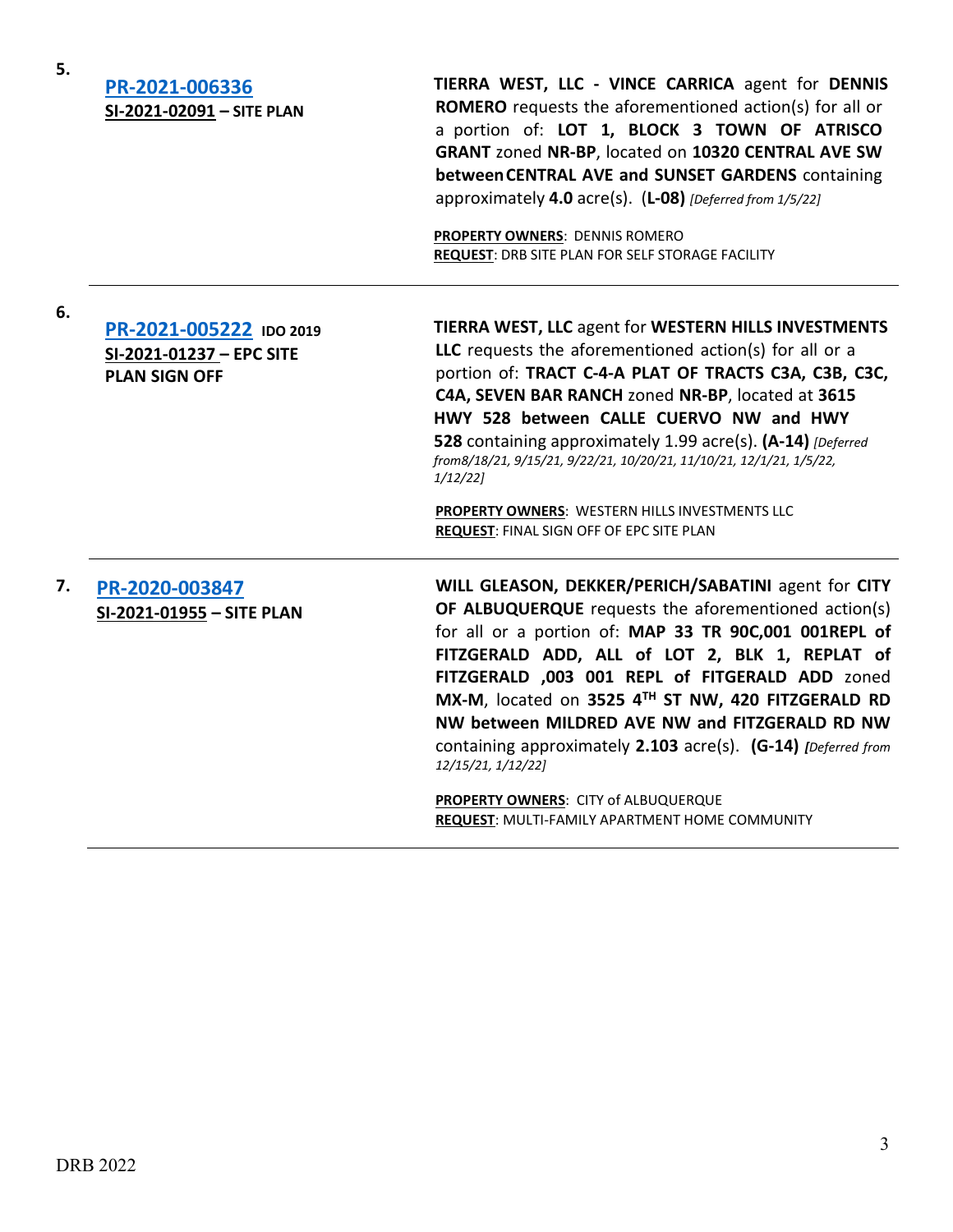| 8.  | PR-2021-005195<br>SI-2021-01747 - SITE PLAN                                         | DEKKER/PERICH/SABATINI - WILL GLEASON agent for<br>JC SIX LLC requests the aforementioned action(s) for all or<br>a portion of: TRACT 6A-1, UNIT 1, JOURNAL CENTER<br>PHASE 2 zoned MX-H, located on 7501 JEFFERSON ST NE<br>between JEFFERSON ST and MASTHEAD ST NE containing<br>approximately 5.1536 acre(s). (D-17) [Deferred from 11/10/21,<br>12/1/21, 12/15/21, 1/5/22, 1/19/22]                                                                                    |
|-----|-------------------------------------------------------------------------------------|----------------------------------------------------------------------------------------------------------------------------------------------------------------------------------------------------------------------------------------------------------------------------------------------------------------------------------------------------------------------------------------------------------------------------------------------------------------------------|
|     |                                                                                     | <b>PROPERTY OWNERS: JC SIX LLC</b><br>REQUEST: SITE PLAN APPROVAL REQUEST FOR MULTI-FAMILY<br>APARTMENT HOME COMMUNITY                                                                                                                                                                                                                                                                                                                                                     |
|     |                                                                                     | <i>**AGENT REQUESTS DEFERRAL TO FEBRUARY 2<sup>ND</sup>, 2022.</i>                                                                                                                                                                                                                                                                                                                                                                                                         |
| 9.  | PR-2019-002738<br>SD-2021-00018-<br>PRELIMINARY/FINALPLAT<br>(Sketch Plat 10/14/20) | ARCH + PLAN LAND USE CONSULTANTS agent(s) for<br><b>MCDONALD'S REAL ESTATE</b><br><b>COMPANY</b><br>request<br>the.<br>aforementioned action(s) for all or a portion of: LOTS A & B<br>BLOCK 101, BEL AIR SUBDIVISION, zoned MX-M, located at<br>5900 MENAUL BLVD NE, containing approximately 0.9457<br>(H-18) [Deferred from 2/3/21, 2/24/21, 3/17/21, 4/28/21,<br>$acre(s)$ .<br>5/19/21, 6/23/21, 7/28/21, 9/1/21, 10/6/21, 11/10/21, 12/1/21, 12/15/21,<br>$1/5/22$ ] |
|     |                                                                                     | PROPERTY OWNERS: MCDONALDS REAL ESTATE COMPANY<br><b>REQUEST: LOT CONSOLIDATION FOR 2 LOTS INTO 1 LOT</b>                                                                                                                                                                                                                                                                                                                                                                  |
| 10. |                                                                                     |                                                                                                                                                                                                                                                                                                                                                                                                                                                                            |
|     | PR-2019-002063<br>SD-2021-00261 - FINAL PLAT                                        | MARK GOODWIN & ASSOCIATES, PA agent for BOKAY<br><b>CONSTRUCTION, INC.</b> requests the aforementioned<br>action(s) for all or a portion of: LOT 1-PA THRU 31-P1, SAGE<br>RANCH zoned R-T, located on SAGE RANCH COURT<br>between SAGE RANCH RD and BENAVIDEZ RD containing<br>approximately 3.7742 acre(s). (M-9) [Deferred from 1/5/2,<br>$1/12/222$ ]                                                                                                                   |
|     |                                                                                     | <b>PROPERTY OWNERS: WESTWAY HOMES</b><br><b>REQUEST: FINAL PLAT APPROVAL FOR SAGE RANCH SUBDIVISION</b>                                                                                                                                                                                                                                                                                                                                                                    |
|     | <b>MINOR CASES</b>                                                                  |                                                                                                                                                                                                                                                                                                                                                                                                                                                                            |
| 11. | PR-2021-006258<br>SD-2022-00005 - PRELIMINARY/FINAL<br><b>PLAT</b>                  | CSI - CARTESIAN SURVEYS, INC. agent for BRUNACINI<br><b>DEVELOPMENT LTD CO.</b> requests the aforementioned<br>action(s) for all or a portion of: TRACT A-1-A, A-2-A, UNIT 2,<br>JOURNAL CENTER PHASE 2 zoned NR-BP, located on<br>RUTLEDGE ST NE between RUTLEDGE RD NE and<br><b>BARTLETT ST NE</b> containing approximately 4.7483 acre(s).<br>$(D-16 & D-17)$<br><b>PROPERTY OWNERS: BRUNACINI DEVELOPMENT LTD CO.</b>                                                 |